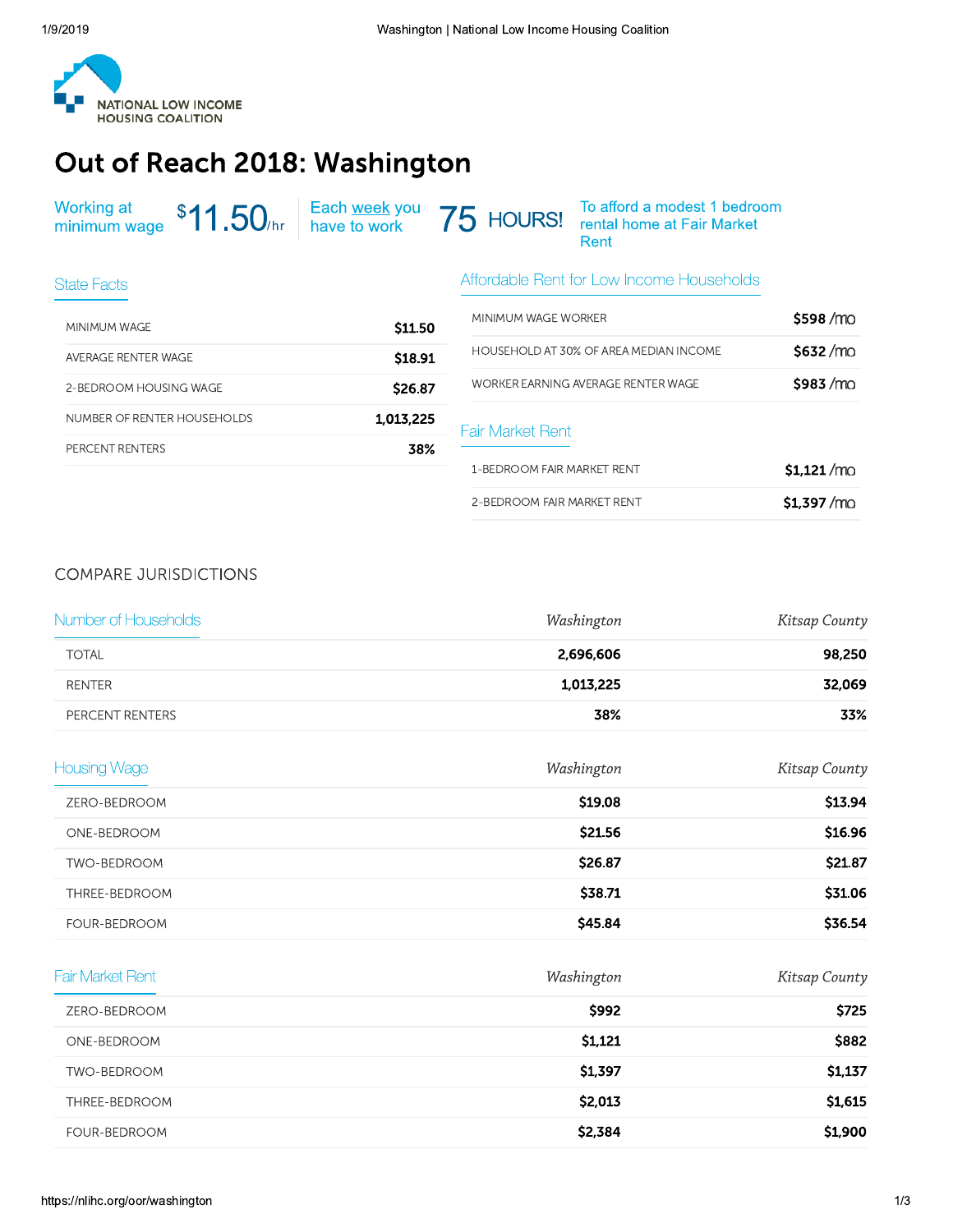|               | Washington   National Low Income Housing Coalition | 1/9/2019                                   |
|---------------|----------------------------------------------------|--------------------------------------------|
| Kitsap County | Washington                                         | Annual Income Needed to Afford             |
| \$29,000      | \$39,688                                           | ZERO-BEDROOM                               |
| \$35,280      | \$44,839                                           | ONE-BEDROOM                                |
| \$45,480      | \$55,886                                           | TWO-BEDROOM                                |
| \$64,600      | \$80,511                                           | THREE-BEDROOM                              |
| \$76,000      | \$95,343                                           | FOUR-BEDROOM                               |
| Kitsap County | Washington                                         | Minimum Wage                               |
| \$11.50       | \$11.50                                            | MINIMUM WAGE                               |
| \$598         | \$598                                              | RENT AFFORDABLE AT MINIMUM WAGE            |
| Kitsap County | Washington                                         | Work Hours/Week at Minimum Wage            |
| 48            | 66                                                 | ZERO-BEDROOM                               |
| 59            | 75                                                 | ONE-BEDROOM                                |
| 76            | 93                                                 | TWO-BEDROOM                                |
| 108           | 135                                                | THREE-BEDROOM                              |
| 127           | 159                                                | FOUR-BEDROOM                               |
| Kitsap County | Washington                                         | <b>Renter Wage</b>                         |
| \$12.35       | \$18.91                                            | ESTIMATED MEAN RENTER WAGE                 |
| \$642         | \$983                                              | RENT AFFORDABLE AT MEAN RENTER WAGE        |
| Kitsap County | Washington                                         | Work Hours/Week at Mean Renter Wage        |
| 45            | 40                                                 | ZERO-BEDROOM                               |
| 55            | 46                                                 | ONE-BEDROOM                                |
| 71            | 57                                                 | TWO-BEDROOM                                |
| 101           | 82                                                 | THREE-BEDROOM                              |
| 118           | 97                                                 | FOUR-BEDROOM                               |
| Kitsap County | Washington                                         | Supplemental Security Income (SSI) Payment |
| \$796         | \$796                                              | SSI MONTHLY PAYMENT                        |
| \$239         | \$239                                              | RENT AFFORDABLE TO SSI RECIPIENT           |
| Kitsap County | Washington                                         | Income Levels                              |
| \$24,780      | \$25,284                                           | 30% OF AREA MEDIAN INCOME (AMI)            |
| \$43,113      | \$43,815                                           | ESTIMATED RENTER MEDIAN HOUSEHOLD INCOME   |